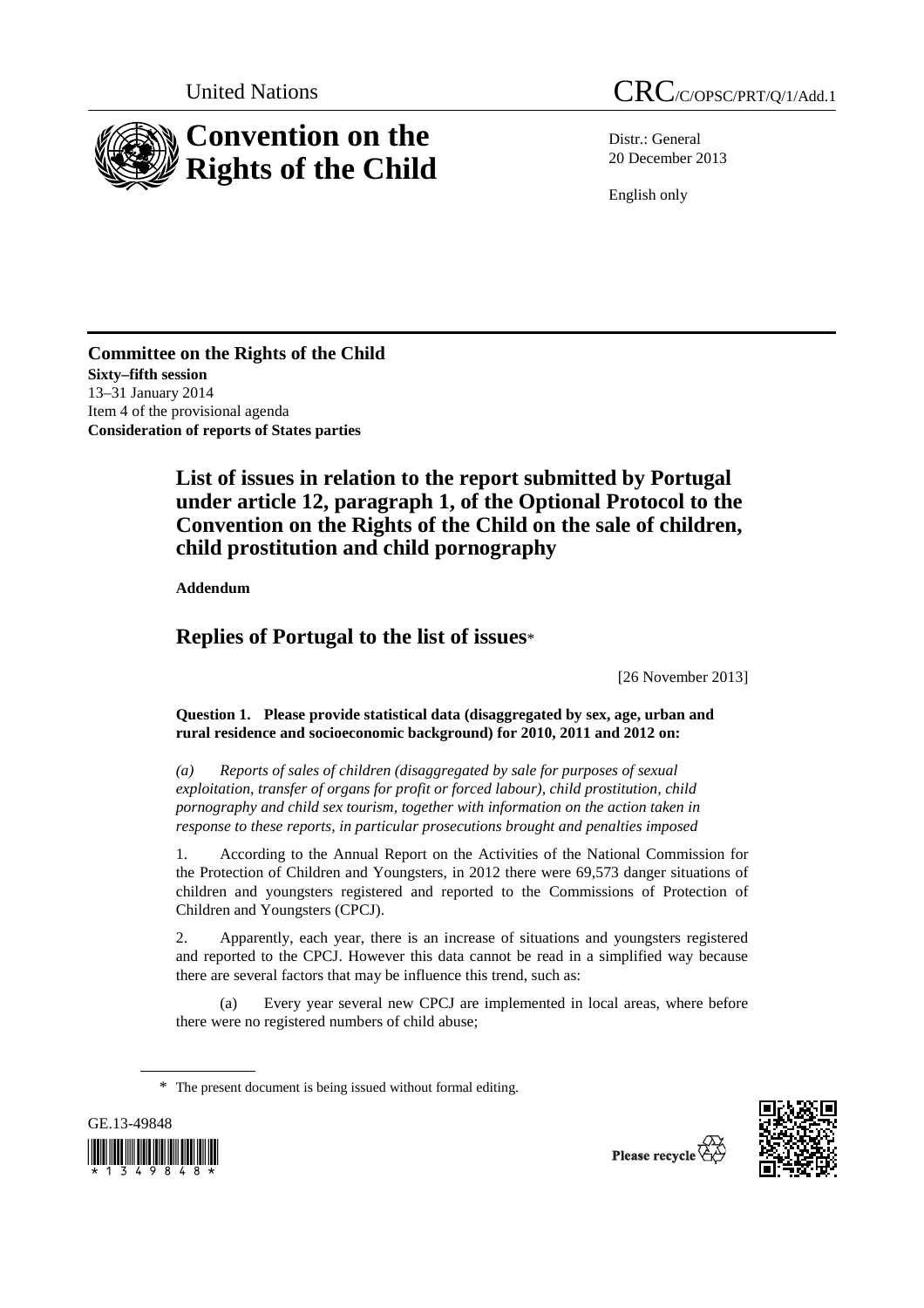(b) Every year there are more trained first level institutions and professionals on child abuse and neglect detection;

(c) Local communities are becoming more sensitive and intolerant regarding child abuse and neglect situations.

3. Child prostitution and child pornography are two of the subcategories included in a broader category – Sexual Abuse, used by the CPCJ. In 2012, 1,525 cases were referred to the CPCJ, based on reasonable suspicions of sexual abuse. After receiving the referrals, the CPCJ analyzes each case in detail, deciding either to accept or not the cases and open protection processes.

4. Therefore, although there were 1,525 referrals in 2012, only 187 sexual abuse cases were registered (please see table below). This means that there were 1,338 false positives and/or rather complex sexual abuse cases which require a third level intervention by the courts. In fact, when the sexual perpetrator is living with the child and/or may be one of the parents the rule is not to open, at once, a protection process in the CPCJ but to cooperate with the Prosecutor in order to decide if it is possible to start the criminal process and to decide if a protection intervention will be pursue by the CPCJ or by the court.

### **Distribution of cases by subcategories of sexual abuse 2012**

| Subcategories of Sexual Abuse                             |       | Number of cases |
|-----------------------------------------------------------|-------|-----------------|
| Sexual grooming                                           | 35.3% | 66              |
| Sexual language or exhibition<br>of genitals to the child | 33.2% | 62              |
| Child Pornography                                         | 4.8%  | 9               |
| Child Prostitution                                        | 6.4%  | 12              |
| Sexual Abuse with intercourse                             | 21.9% | 41              |
| <b>Total</b>                                              |       | 187             |

*Source*: 2012 Annual Activity CPCJ Report.

 *(b) The number of children offered, delivered, accepted by whatever means for the purpose of prostitution, engagement in forced labour, illegal adoptions, organ transfer or pornography, together with information on the action taken as a response, in particular prosecutions brought and penalties imposed* 

5. Please see annex 2 to the present answers in the files of the Secretariat.

 *(c) The number of child victims who have been given assistance with reintegration or compensation.* 

6. Portugal does not possess this information.

 **Question 2. In view of the information provided in paragraph 34 of the report that it is difficult to estimate the extent of sexual exploitation of children in the State party "since the visible part of it is just the 'tip of the iceberg'" please clarify if the State party envisages establishing a mechanism and procedures for collecting, analysing and evaluating disaggregated data and other information on the sale of children, child prostitution and child pornography, as well as on the implementation of the Protocol at district and municipal levels** 

7. There are no indications that such a formal mechanism and further disaggregation of data will be implemented in Portugal in the near future. However, the implementation of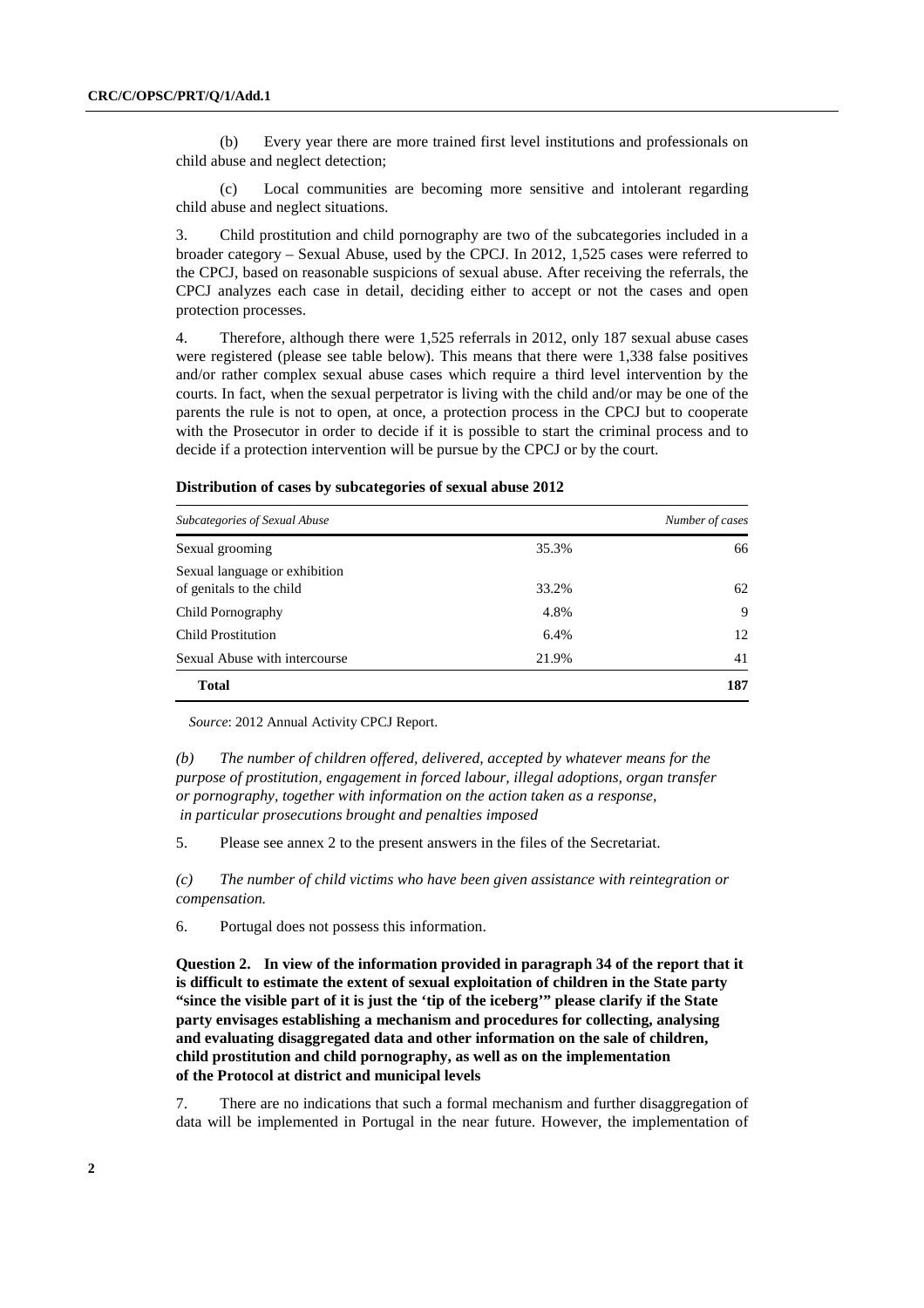the Protocol at local level is already ensured by the National Commission for the Protection of Children and Youngsters at Risk (Comissões de Proteção de Crianças e Jovens em Perigo) and by the Observatory of Trafficking in Human Beings (Observatório de Tráfico de Seres Humanos) in collaboration with the Security Forces that are trained to identify this kind of situations and give them the appropriate treatment and follow up to the adequate entities.

8. Between 2011-2012, the OTSH coordinated a multidisciplinary team and produced one flagging card to be used by NGO's and another by the labour inspectors. The objective is to enhance the professional skills on the identification of potential victims of trafficking. Each one of these cards has a set of specific questions and observation indicators to assess the existence of potential victims, as well as relevant contacts to victim's referral support centers and hotlines. In drafting the observation indicators, special attention was given to child trafficking. The dissemination of these cards is an ongoing activity.

9. The Observatory on Trafficking in Human Beings (OTSH) has signed (up to now with 22 entities [governmental and non-governmental]) a Memorandum of Understanding for the adoption of the Dynamic Application: Trafficking in Human Beings Monitoring System (national database). One of these entities is the Portuguese Institute for Child Support (IAC) given the importance of collecting data on child trafficking.

#### **Question 3. Please provide information on the implementation and impact of the amendments of the Penal Code by Law 59/2007 (arts. 160 and 169), which extend the crime of trafficking in persons for the purposes of sexual exploitation to also include forced labour, trafficking in organs and other forms of trafficking**

10. As previously referred, the 2007 amendment to the Penal Code, brought in line the concept of trafficking of human beings with that of International Law.

11. Later on and to fully comply with the relevant international legal instruments such as the Council of Europe Convention on Action against Trafficking in Human Beings, the United Nations Convention on Transnational Organized Crime and the Protocol to Prevent, Suppress and Punish Trafficking in Persons and the Directive 2011/36/EU of the European Parliament and of the Council of 5 April 2011 on preventing and combating trafficking in human, article 160 of the Criminal Code was further amended by law n. 60/2013, of 23 August. The new wording explicitly includes begging, slavery and the exploitation of other criminal activities among the purposes of trafficking in human beings. As this last amendment is quite recent it is not yet possible to have an accurate idea of the impact of such amendment.

12. With the amendment made in article 160 of Penal Code, the crime of trafficking in persons, in addition to covering the issue of labour exploitation, also integrate the internal trafficking. This new tipification allowed that crimes with minors in those situations are now punished.

13. Portugal changed, in 2013, the article of the Penal Code regarding trafficking in human beings (art. 160). Currently, besides sexual and laboral exploitation and removal of organs, it is included begging, slavery and the exploitation of criminal activities. It is expressed, in this article, that the consent of a victim of trafficking in human beings is irrelevant. Some new aggravating penalties were included. In the second National Action Plan against Trafficking in Human Beings, it was included specific measures for minors to combat this reality, highlighting measures directed to the begging of minors.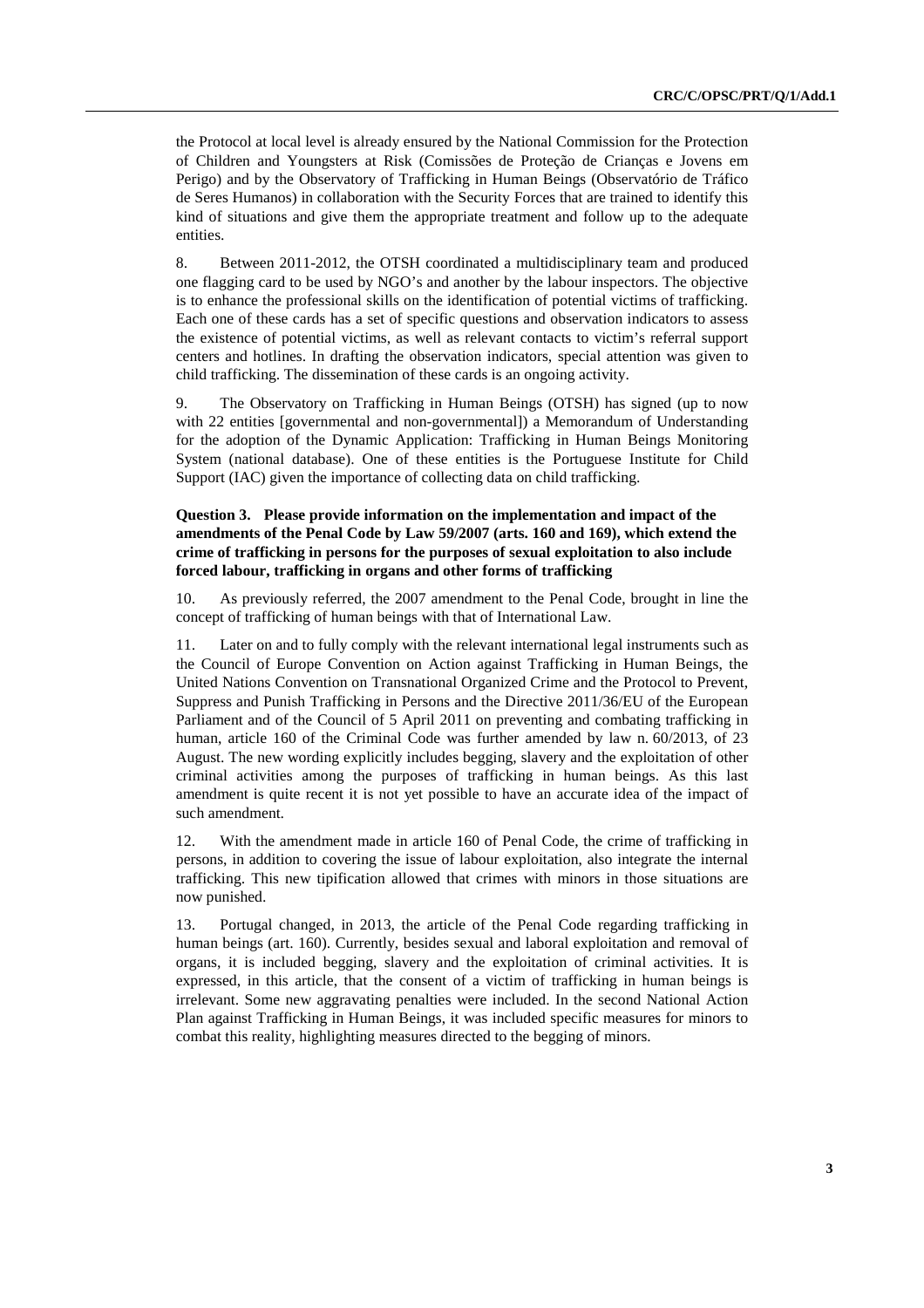#### **Question 4. Please provide information on the measures taken to implement the Optional Protocol, including the implementation budget allocated to them**

14. Please see also the information given below under questions 5 and 6 below.

15. Furthermore, in 2008 the Observatory of Trafficking in Human Beings was created by Decree law 229/2008 of 27 November. In 2009 Law n.º113/2009 was published, following the Council of Europe Convention against Sexual Exploitation and Sexual Child Abuse. It constitutes the second amendment to Law n.º57/98, of 18 August (please see more details on it under question 2).

16. Regarding the budget allocation for implementing the Optional Protocol, Portugal does not possess such information.

 **Question 5. Please indicate whether the State party has established an interministerial mechanism to coordinate the implementation of the Optional Protocol across three ministries concerned, namely the Ministry of Justice, the Ministry of Labour, Solidarity and Social Security and the Ministry of Internal Affairs. If not, please clarify the measures to deal with the overlap of mandates and functions among these ministries. Furthermore, please provide detailed information regarding monitoring and evaluation of the implementation of the Optional Protocol at district and municipal levels** 

17. In 2010 (Council of Ministers Resolution 8/2010 from 8 April), the Portuguese National Human Rights Committee (PNHRC) was created.

18. The PNHRC is in charge of intergovernmental coordination with the aim of promoting an integrated approach to human rights policies.

19. Its setting up stemmed from a commitment expressed during the first cycle of our Universal Periodic Review examination in Geneva, on 4 December 2009, in reply to several recommendations that we improved our coordination mechanisms in the field of Human Rights, namely in order to timely present our reports to the UN Human Rights Treaty bodies.

20. The Committee's is also responsible for coordinating different Departments involved in carrying out human rights policies with the aim of defining Portugal's position in international fora and implementing its obligations under International Human Rights Conventions. Given the broad scope of international Human Rights covenants and conventions Portugal is party to, the Committee coordinates all governmental action on Human Rights and therefore, it acts also as the inter-ministerial mechanism to coordinate the implementation of this Optional Protocol.

21. The Committee is also responsible for drafting of documentation on national and international best practices and the disseminating information about human rights. It is also a platform for dialogue with civil society.

22. In order to accomplish this task, representatives of the following Ministries and State Departments with competence over the following portfolios are members of the Committee: Foreign Affairs, Home Affairs, Solidarity Employment and Social Security, Justice, Health, Economy, Education and Science, National Defense, Environment, Territorial Planning and Energy, Youth and Sports, Culture, Media, Citizenship, Equality and Gender and Immigration and Intercultural Dialogue.

23. The Committee is chaired by the Ministry of Foreign Affairs. The MFA Multilateral Political Department, backed by the Cabinet for Documentation and Comparative Law within the Prosecutor General's Office, is the Committee's Executive Secretariat.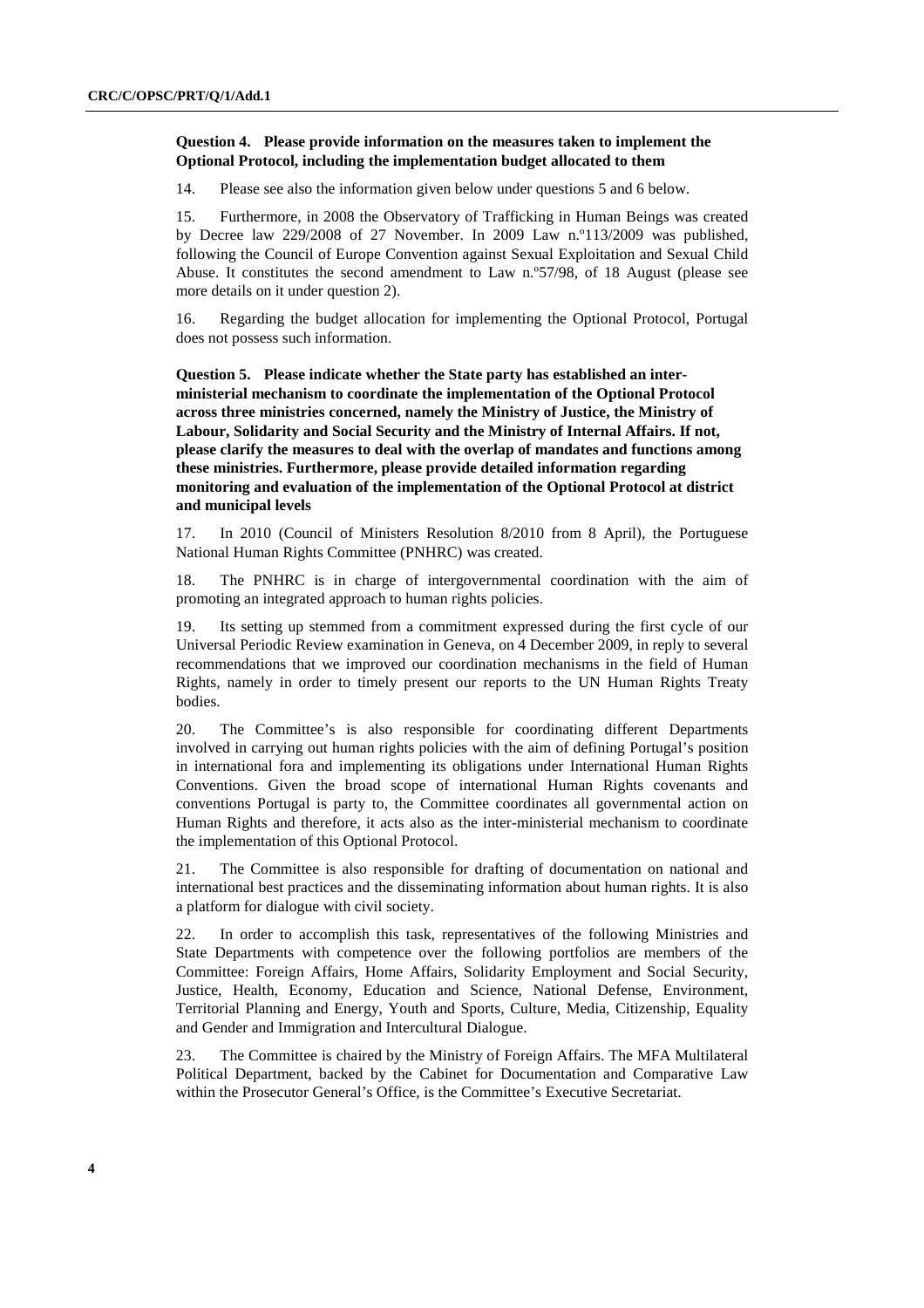24. The Portuguese Ombudsman (Provedor de Justiça) which is the National Human Rights Institution (NHRI) according to the UN Paris Principles is invited to all Committee meetings and to actively take part in the Committee's work.

25. The Committee meets both at plenary and at working group levels.

26. Plenary meetings occur three times per year. These meetings are used to coordinate broad Human Rights issues and policies and to decide the way forward on certain subjects that will be then implemented and closely monitored at working group level meetings.

27. Meetings at a Working Group level may take place whenever deemed necessary. They have proven to be very useful, providing for efficient coordination and speeding-up the production of documents, particularly of reports on the implementation of the UN Human Rights Conventions.

28. Both plenary and Working Group meetings may include representatives from civil society. This is one of the main purposes of this Committee: to guarantee permanent contact with civil society, thereby enabling ONGs to actively take part in the definition, implementation and reporting of national human rights policies.

29. At least one of the three annual plenary meetings is open to the participation of representatives of civil society.

30. Furthermore, it is important to underline that, in the Portuguese legal system, powers and competences of public sector legal persons are (always) provided for explicitly by Law. In the present case, it is not considered that there is an overlap of mandates and functions between different Ministries.

 **Question 6. Please provide further information on the mandate and capacity of the National Commission for the Protection of Children and Youngsters at Risk established under the Ministry of Justice. Please also clarify how it ensures coordination with other government bodies in addressing the offences under the Optional Protocol** 

31. The National Commission for the Protection of Children and Youngsters at Risk (CNPCJR) was established under two Ministries: Justice and Solidarity, Employment and Social Security. CNPCJR's main functions and responsibilities are framed by the Decree-Law 98/98 of 18 April.

32. CNPCJR's mission is to plan the national intervention and to coordinate, monitor and evaluate the intervention of all public and civil entities in the protection of children and youngsters at risk. The main responsibilities are:

(a) To participate in all legislative changes and/or proposals;

(b) To promote, coordinate and monitor diagnose studies of children at risk or in danger situations (ex: institutionalized children, children in foster care);

(c) To coordinate the intervention of all public and private entities, structures and programmes in the area of children and youngsters at risk/danger in order to reinforce partnerships' strategies and rational resources use;

(d) To guide, support, monitor and evaluate all CPCJ activities.

33. The Ministries of Health, Education, Justice and Solidarity, Employment and Social Security are represented in the CNPCJR's forum. There are also representatives of the Prosecutor General's Office, the Ombudsman, the Association of Municipalities, the NGO' Union, the Charities Union (Misericórdias), the Mutual Organizations' Union, the Governments of Autonomous Regions of Madeira and Azores. Altogether, in monthly meetings, the Commission analyzes legal proposals which are presented afterwards.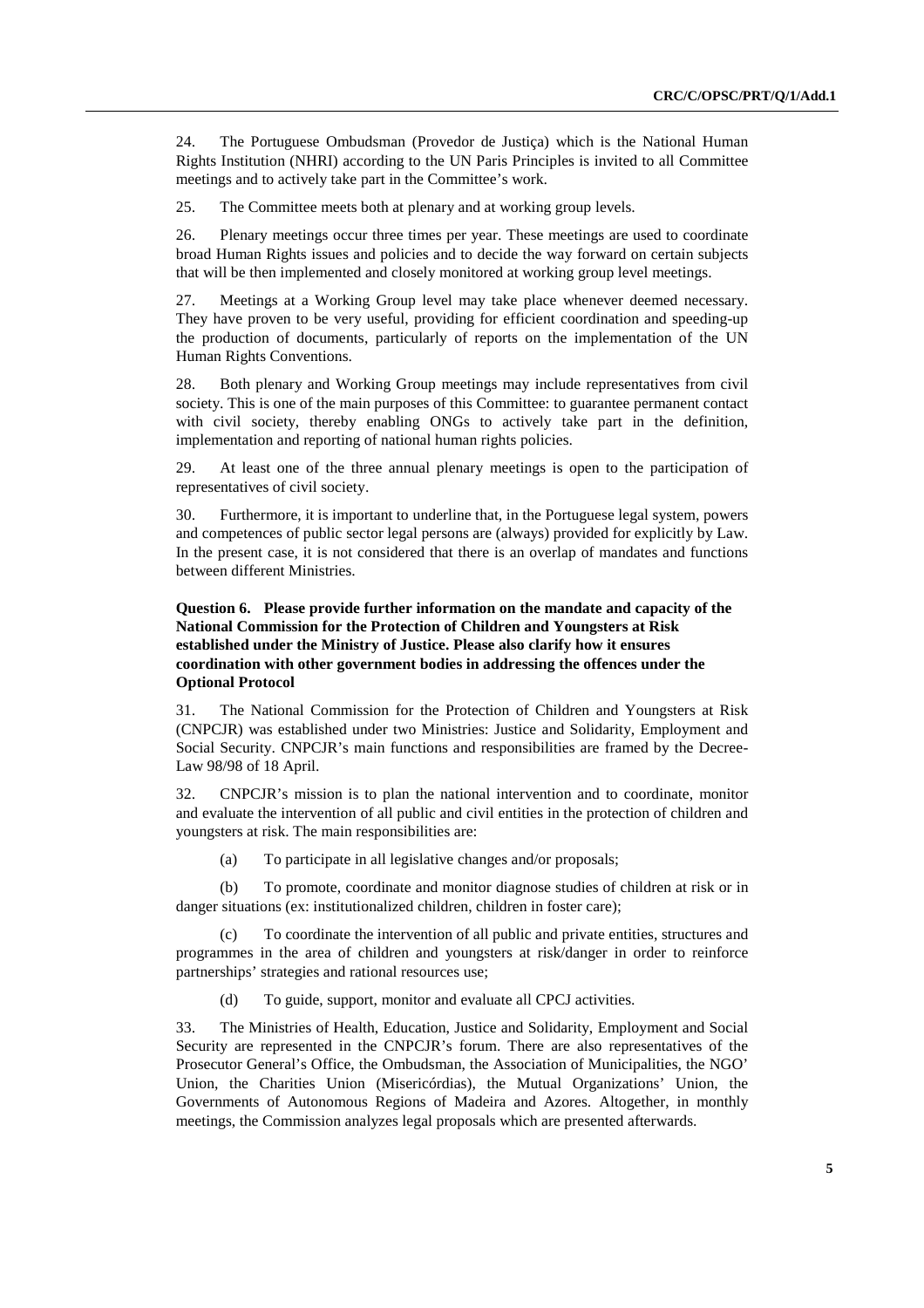34. On the other hand, it has an important function of technical support and monitoring of the activities by the existing 305 CPCJ. These CPCJ are official and non-judicial institutions, autonomous in their functions, and locally based. They have representatives of public and non-public local services (e.g.: health, education, Third sector or social sector) and their intervention is aimed at being multi-sectorial at the universal prevention level and also at the selective and indicative prevention levels.

#### **Question 7. Please indicate what steps have been taken by the State party to prevent offences covered in the Optional Protocol and to address their root causes, in particular poverty, discrimination against children belonging to minority groups, domestic violence and absence of parental care**

35. Since 2008, CNPCJR has been developing a bottom up campaign, named Mês da Prevenção dos Maus Tratos (Child Abuse Prevention Month), aimed at being a national campaign for the prevention of child abuse and neglect. In 2012, there were 80 CPCJ involved in this campaign.

36. The CNPCJR has also been developing, in partnership with local CPCJ, a National Prevention Project Tecer a Prevenção which is aimed at implementing Local Plans for the Protection and Prevention of Child Abuse and Neglect involving several public and private local sectors. In 2012, there were also 80 CPCJ involved in this project.

37. In 2012/2013, the CNPCJR has been a partner, along with several NGO's and public services, in the conception and development of a manual on Domestic Violence (DV) for any professionals who might face a domestic violence situation. The CNPCJR is giving expertise concerning professional intervention and procedures with children in domestic violence.

38. Moreover, the National Republican Guard (Guarda Nacional Republicana – GNR) developed the Project of Investigation and Support to Specific Victims (IAVE) specifically designed to address the problems of specific victims including children. Members of the military forces work in this project, and receive special training to allow them to make the diagnostic, to receive and to help neglected children.

#### **Question 8. Please describe the specific measures and programmes that have been developed to combat forced labour and forced begging, where children are at risk of sexual exploitation, trafficking, sale, prostitution and pornography. In this regard, please include information on the implementation of the Second National Plan against Trafficking of Human Beings (2011-2013) and other programmes to prevent and combat offences under the Optional Protocol**

39. The second National Action Plan against Trafficking in Human Beings, which covers the period 2010-2013, contains several measures concerning labor and forced begging evolving minors. During the implementation of this II Plan a conference on begging and other forms of exploitation involving minors was organized and a brochure on begging and other forms of exploitation involving minors was published, in order to raise public awareness and prevent this form of human trafficking.

40. Furthermore, the Immigration and Borders Service (Serviço de Estrangeiros e Fronteiras – SEF) developed an awareness campaign called "You are not for sale" that included the edition of a book to contribute to prevention of trafficking of human beings. The Observatory on Trafficking in Human Beings (OTSH) organised in 2012 an International Conference on "Domestic Servitude and Forced Begging: Invisible Forms of Trafficking for Labour Exploitation". The OTSH organised a Training Week for Criminal Justice practitioners from Portuguese Speaking countries: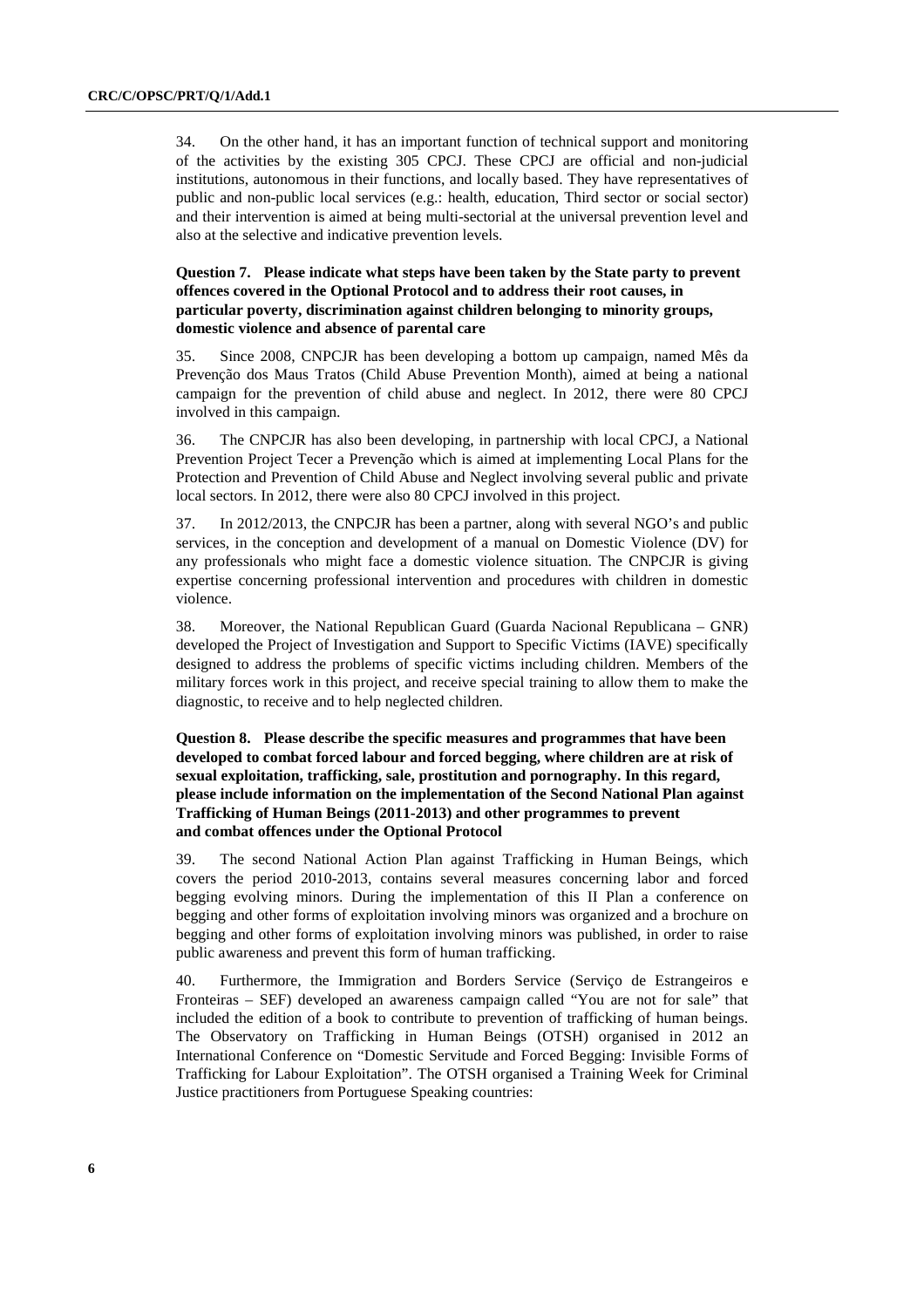(a) With the support of the Community of Portuguese Language Countries (CPLP) and based on a project started in 2009, UNODC Anti-Human Trafficking Manual for Criminal Justice Practitioners – the OTSH coordinated the training of 36 professionals;

The main goal was to provide these professionals with training skills in order to replicate this training in their own organizations. One chapter of the Manual is dedicated to children trafficking;

(c) The OTSH organised an itinerant exhibition on "Inhuman Trafficking" (2010-2012). It comprised various information panels on trafficking, some aimed more particularly at children, others at potential victims and professionals active in the field of anti-trafficking;

(d) In co-operation with the local authorities, during 2010 and 2012 the Exhibition was held in 13 municipalities and 3 school conferences with students took place;

(e) The OTSH also promoted the signature of the Declaration on the Fight against Trafficking in Human Beings (Council of Europe/Congress of Local and Regional Authorities) by 16 municipalities;

(f) The elaboration of a Booklet and Manual on Forced Begging were coordinated by the OTSH and counted with the participation of other entities. During 2013 the OTSH is going to participate in the project "European Cross-Actors Exchange Platform for Trafficked Children on Methodology Building for Prevention and Sustainable Inclusion (Catch & Sustain)". The project's focus is Child Trafficking: prevention and identification;

To conclude, the GNR promoted awareness actions and seminars in the framework of the IAVE Project and of the Safe School Program, with the collaboration of the Observatory of Trafficking in Human Beings.

#### **Question 9. Please clarify if the Working Group on the prevention of sexual abuse and commercial sexual exploitation of institutionalized children, established in November 2007, is still operational and if so, the outcomes of its proposed policies and programmes for future**

41. This Working Group was appointed with the objective of making a diagnosis of the situation concerning sexual abuse and commercial sexual exploitation of institutionalized children and had a merely exploratory character. Its conclusions were addressed to the Prosecutor General's Office.

42. At the Prosecutor General's Department of Investigation and Penal Action of Lisbon (DIAP), where the biggest volume of criminal procedures related to these crimes are investigated, several of the measures proposed by the said Working Group were implemented, namely: creation of a junior room for receiving and interviewing child victims. The room is nicely decorated, has books and a computer where the children can play, as well as a one-dimensional mirror. DIAP has agreements with psychologists who support especially vulnerable victims.

#### **Question 10. Please provide information on measures to combat child prostitution and ensure that the investigation and prosecution of such cases are expedited. Please also indicate what steps have been taken to prevent offences linked to sex tourism and punish perpetrators**

43. As previously referred, for already a decade, a specialised section on child abuse exists within the Prosecution Service, in the Department of Investigation and Penal Action of Lisbon.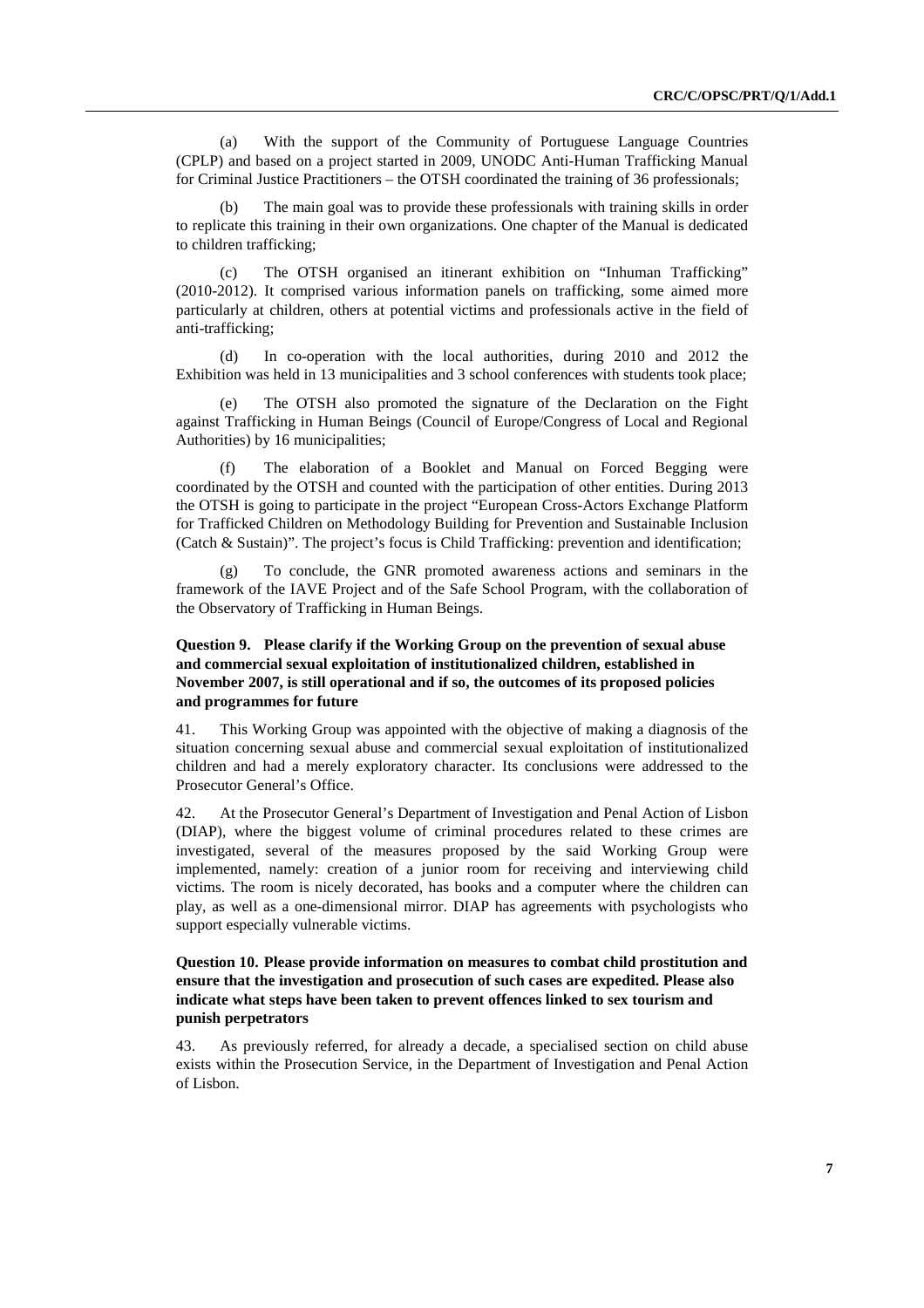44. In the same token, at the police level, within the Lisbon Directorate of Polícia Judiciária (PJ, the Judiciary Police) there is a specialised unit solely for the investigation of child abuse.

45. Child prostitution and sexual crimes against children and youngsters are classified by law as priority investigation crimes.

46. There are also prevention actions designed to identify and eliminate the places connected with the practice of this type of crime. Being these investigations under the Criminal Police (PJ) remit, there are prevention services, 24 over 24 hours as well as a permanent interchange with other national police forces and entities, so that the detected situations be immediately communicated.

47. Furthermore, it should be highlighted that Portugal ratified the Council of Europe Convention on the Protection of Children against Sexual Exploitation and Sexual Abuse), which entered into force is in force in relation to Portugal on 1 December 2012.

48. Concerning offences linked to sex tourism and the punishment of the perpetrators, it is possible to receive complaints on acts committed outside the Portuguese criminal jurisdiction under the European Convention on Mutual Assistance. Besides, Portugal even in the absence of such an international legal instrument, can trigger the establishment of a relationship of cooperation on mutual legal assistance and/or or extradition, provided that reciprocity exists (article 4 of Law No. 144/99 of 31 August).

49. The already referred IAVE Project also contributes to the measures here referred. Furthermore, the Public Security Police (Polícia de Segurança Pública – PSP) through the Safe School Program develops several awareness actions with the schools concerning diverse subjects related to this thematic. In 2011/2012 several actions were developed, among others: 68 on self-protection, 473 on children safety and 216 on domestic violence in romantic dating.

### **Question 11. Please also inform the Committee if the State party has established a specialized mechanism to respond to missing or abducted children, as well as to ensure effective investigation and timely coordination with other bodies working to prevent and protect children from abduction for sale, child prostitution and child pornography**

50. The GNR and the Portuguese Association of Missing Children (Associação Portuguesa de Crianças Desaparecidas – APCD) are developing a software called "Kids in the Radar" to reduce to the minimum the response time to the alert of a missing child sent to GNR.

51. The PSP in 2013 presented the second edition of the Program "I am here" that consists in distributing free location bracelets to help locate missing children in the summer. Targeted to children from two years of age this tool has the objective of helping parents and educators to quickly locate their children. Each bracelet is unique with a number that only PSP can read. In case of missing children and through a phone call to the emergency number 112, all necessary mechanisms of communication with the Security Forces are put in place and immediately a police patrol is sent to the location. In 2012, 8,500 children used the bracelet completely free of charge and in 2013 the numbers have doubled.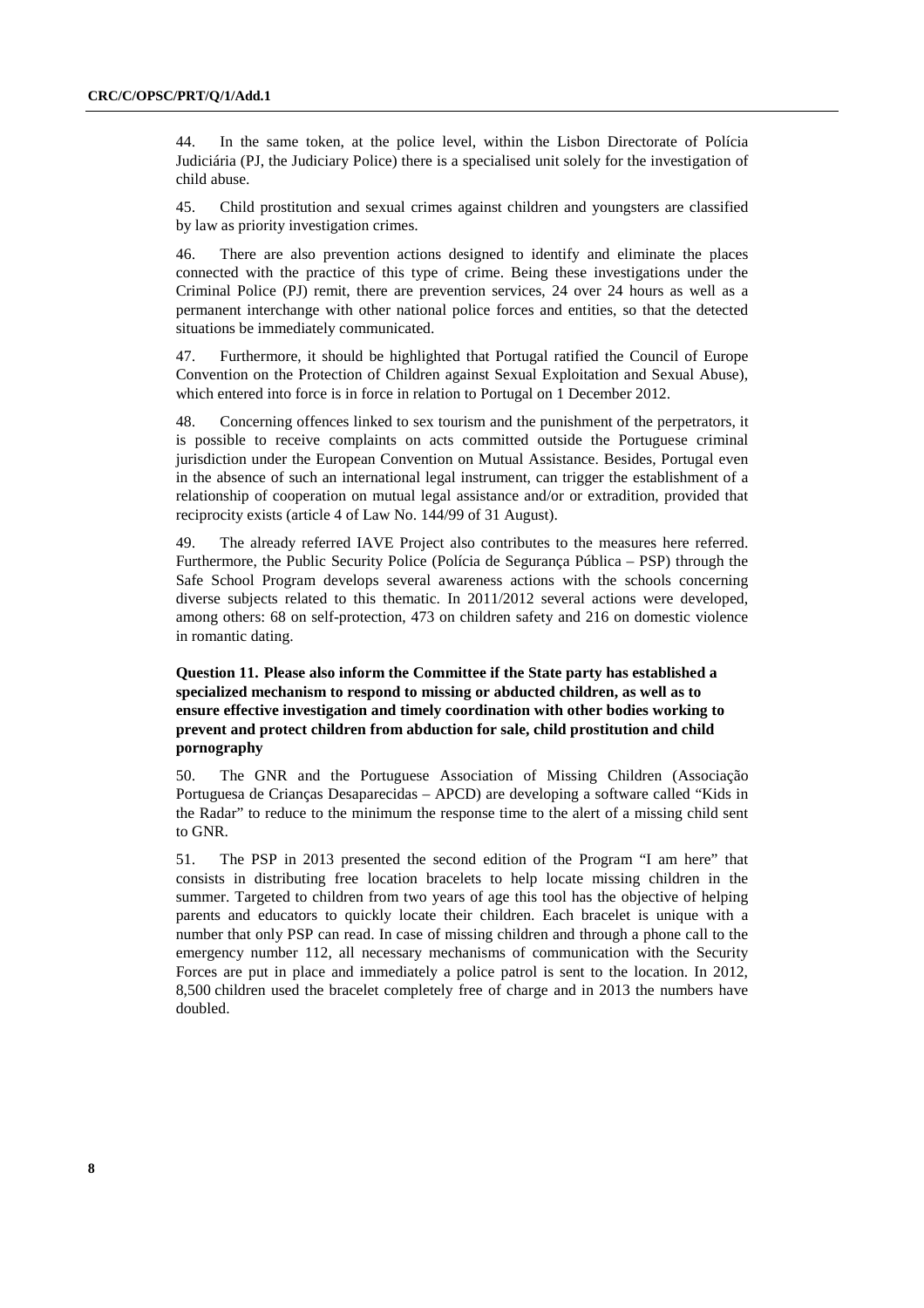**Question 12. With regard to the information provided in paragraphs 8 and 51 of the State party's report that "the crime of child pornography has increased enormously" in the State party and that "the use of information technologies and its commercial use have created several problems for investigators," please inform the Committee of the measures taken by the State party to effectively prevent and prosecute such crimes** 

52. Concerning information technologies they have brought about an increasing problem to the investigators, as they imply a specific, in-depth training as crime shifts to new technological communication platforms. Step by step, the Portuguese criminal law has been adapting itself to these new realities, in order to effectively responding to the directives on the amendments and adaptation of legislation. As regards the thematic data to be obtained for investigation purposes, the criminal procedural law has already undergone several adaptations and even the laws that regulate the communication operators clarify the need to preserve and obtain the data required to the investigation. Another approach taken by the Judiciary Police (PJ) focuses on criminal prevention, in particular, on the use and dangers of using the internet.

53. Portugal ratified the Budapest Convention (Convention on Cybercrime of the Council of Europe), that incriminates child pornography (art. 9) and transposed to the national Penal Code these provisions (art. 176). The Budapest Convention entered into force, regarding Portugal, in 2010.

54. It is also worth mention that Portugal joined the Global Alliance against Child Sexual Abuse Online (December 2012), initiative that aims to unite decision-makers all around the world to better identify and assist victims and to prosecute the perpetrator.

55. To improve and expedite the investigations of crimes committed online, including child pornography and child abuse, the General Prosecutor Office (PGR) created, in 2012, a structure – Cybercrime Department – that has established and put in place standardized procedures to request information and preserve data from communications operators like Google, Blogger and YouTube.

56. Also, the Prosecutor General's Office (PGR) entered, on July 2012, into a cooperation protocol with communication operators in the investigation of cybercrime, obtaining digital evidence and to facilitate the satisfaction of requests in criminal investigations. Through the Cybercrime Department it developed contacts with Google, Blogger and YouTube.

57. The PGR also established an Action Plan on Crimes against Children on the Internet that will improve the capacity and effectiveness to investigate and prosecute such offences.

58. On the other hand, it will be able to identify concrete and practical difficulties and obstacles to the investigations.

59. This Action Plan serves the following purposes:

- Develop knowledge of the phenomenon, in the national context;

- $\overline{\phantom{a}}$  Sensitize the community children in particular to the theme;
- ⎯ Sensitize the judiciary and the legal community;
- ⎯ Provide specific training to Prosecutors;
- ⎯ Promote dialogue with other prosecutors involved in cases;
- ⎯ Encourage the exchange of information, in specific cases, among prosecutors.

60. Some of the actions already undertaken were the Colloquium "CRIANÇAS E A INTERNET – uso seguro, abuso e denúncia" ("CHILDREN AND THE INTERNET – safe use, abuse and denunciation") held at the Prosecutor General's Office on October 4th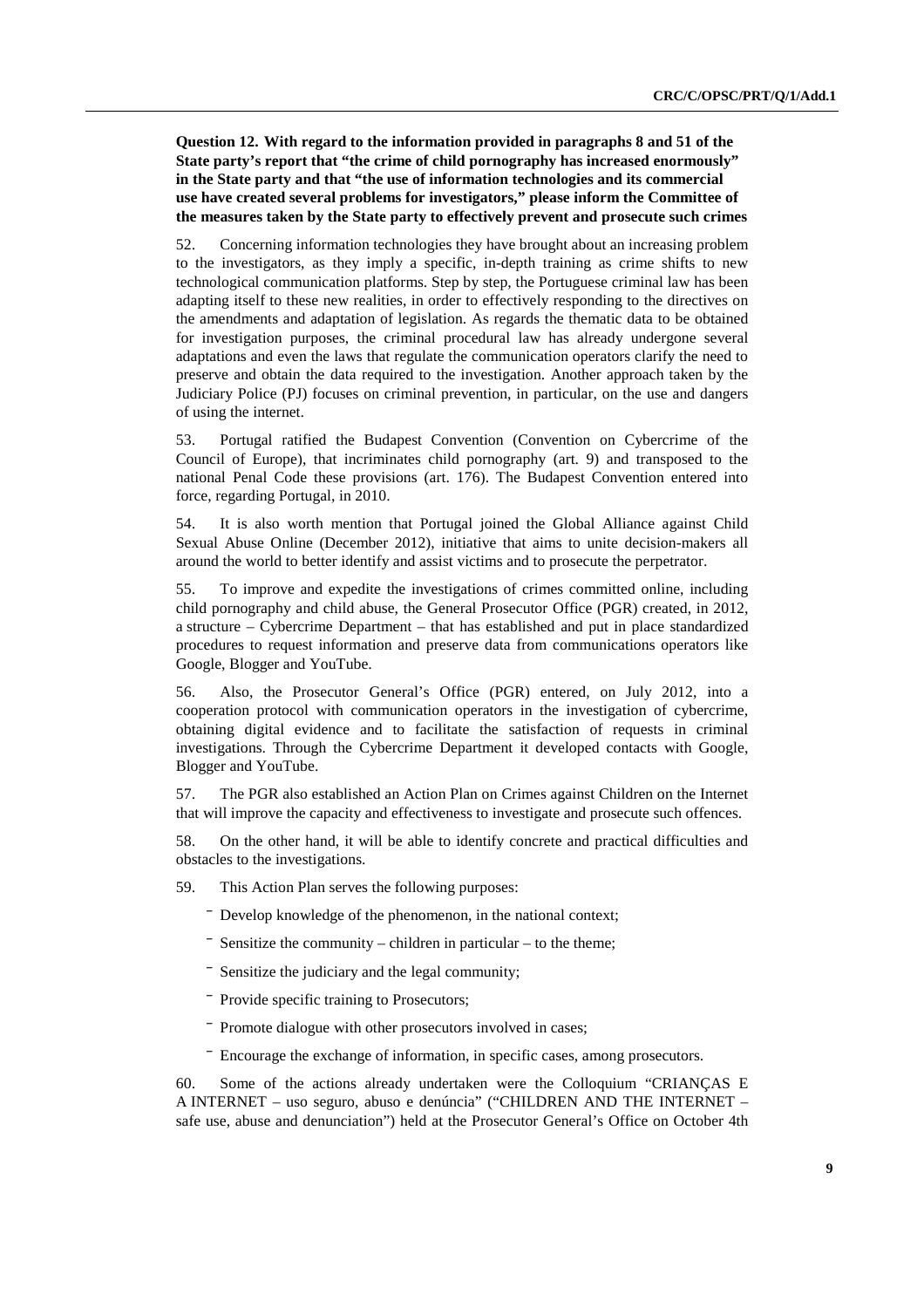2013, and aimed at prosecutors and publishing the Handbook "Tu e a Internet" ("You and the Internet") to children and young people, prepared by the Prosecutor General's Office's and illustrated by children. This Handbook discusses, in general, the safe use of the Internet, harmful behaviours and, in particular, the termination of illegal behaviours.

61. Until the end of this year, and under the Action Plan on Crimes against Children on the Internet, the Prosecutor General's Office is developing a training program, covering prosecutors from all the territorial circumscriptions of the country, on all the types of criminality and offences in which the victims are children, if committed by the means of communication networks. It is also creating a database with information regarding specific processes of pornography and other sexual abuse.

62. Moreover, since 2008, CNPCJR in partnership with an NGO – Associação de Mulheres contra a Violência – AMCV and EuKids on Line Project coordinated in Portugal by the Faculty of Human and Social Sciences (FCSH) has been launching, each year, the Safe Internet World Day.

63. In December 2013, within an EU project (E-Maria) a manual concerning Domestic Violence will be launched. CNPCJR was responsible for the chapter of Children and Youngsters in domestic violence contexts. This partnership is aimed at increasing not only the cooperation between first level organizations (ex: NGO) and CPCJ but also their efficiency in the protection of children and youngsters in danger, in families where there is domestic violence. This cooperation promotes a common language about child abuse issues, like concepts, indicators, among others.

64. CNPCJR was also a partner in the pocket manual about domestic violence already published by AMCV. AMCV is one of the main partners of the National Campaign of the Child Abuse Prevention Month, in April each year, since 2008. Each year within this campaign, CNPCJR has been able to send to 305 CPCJ all AMCV materials concerning Sexual Abuse, Bullying, Domestic Violence, these materials may be used by CPCJ and be reproduced as they need.

65. There is also a computer game about Children's Rights (in 2 versions for children up to 12 and for children over 13 years of age) made in partnership with AMCV. This game is sent to different schools and teachers and to the CPCJ. In 2012 there were 70 CPCJ involved in the campaign.

66. Within Child Abuse Prevention Month campaign, this partnership also allows to implement in Lisbon, in April, cinema programme with debates about child abuse and neglect opened to the community.

67. A Partnership with a University – Faculdade de Ciências Sociais e Humanas (FCSH) – is aimed at promoting the awareness of child abuse and child protection issues in academic contexts mainly in media careers which has been highly appreciated by FCSH. Following this recognition, FCSH proposed a protocol with CNPCJR to be signed in 2013.

68. In 2010, CNPCJR participated in a European Research Project aimed at promoting a common language about child abuse issues like concepts, promoting better indicators not only for the EU project but also for the CNPCJR. These indicators will soon be included in the national computer programme for all the CPCJ.

69. All these aspects to promote awareness of all sectors about this serious public health problem - child abuse/violence against children – and promote the effectiveness of early detection and intervention in child abuse and neglect cases, contribute to the improvement of the National Protection System.

70. The GNR promoted awareness actions and seminars addressed to schools concerning the dangers resulting from a bad use of internet. These actions are specifically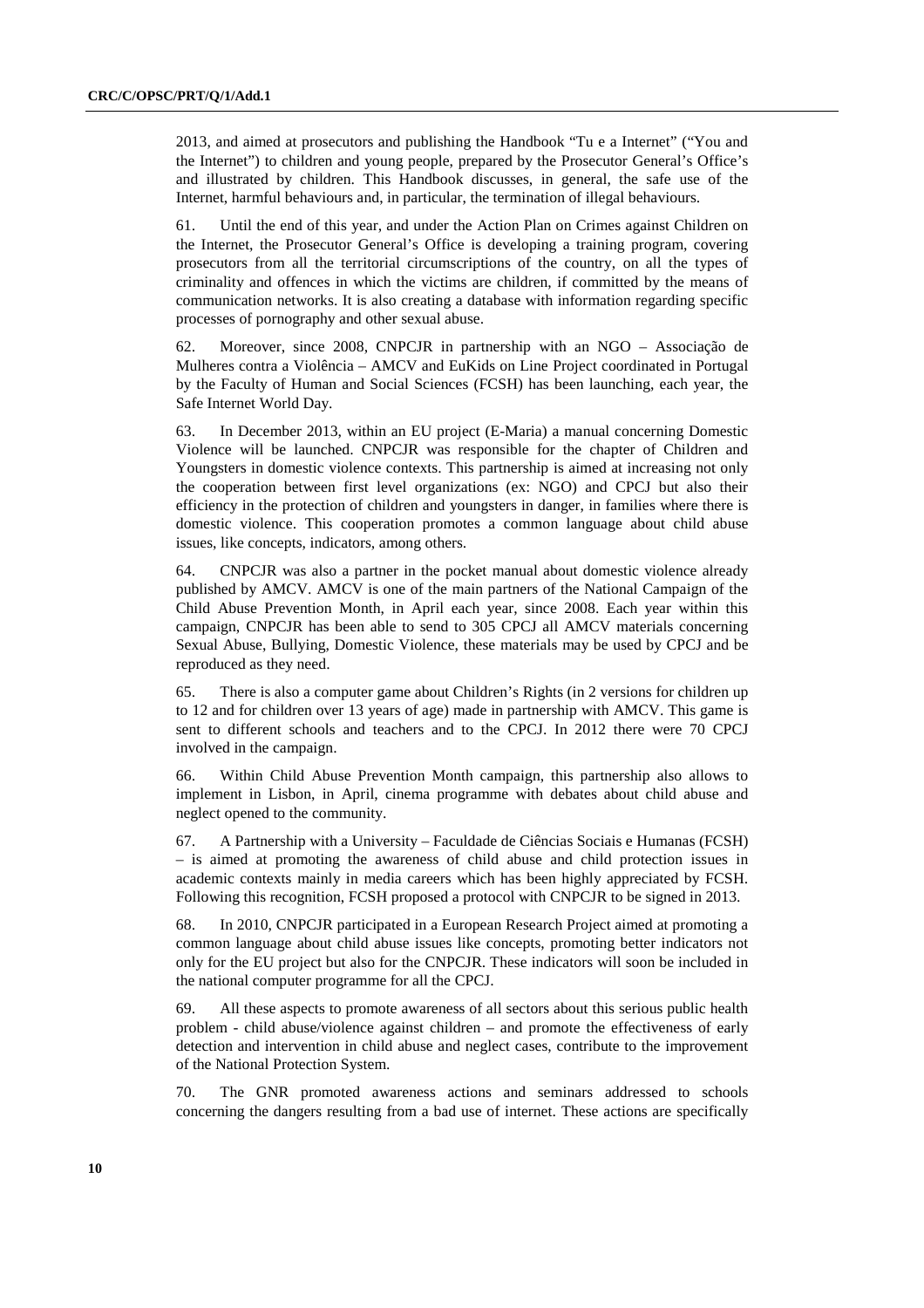targeted to children of primary and preparatory education. The GNR in a partnership with Portugal Telecom Foundation shared the content "Communicate safely in the internet".

71. The PSP in the Safe School Program that this Security Force develops includes a workshop on "The use of internet" calling the attention to the dangers that may result from the use of internet and in 2011/2012, 388 actions took place.

#### **Question 13. Please inform the Committee about the measures to develop holistic and victim-centred methods to identify child victims of sale, child prostitution and child pornography. Please also elaborate on the measures taken to protect the rights and interests of child victims and witnesses of crimes under the Optional Protocol at all stages of criminal proceedings**

72. In Portugal there are hotlines to receive complaints, with guarantees of confidentiality (SOS-Criança/CHILD) and victim's rights, including human trafficking, that develop work in the field of signalling and denunciation.

73. Within this framework, the PGR and National Commission for the Protection and Promotion of Children and Youngsters at Risk entered into a Protocol on June 23th 2009 in order to facilitate the exchange of information between themselves and coordinate the cooperation between the criminal authorities and the protection system (Commissions for the Protection and Promotion of Children and Youngsters at Risk).

74. Regarding human trafficking (especially of children), police authorities defined points of contact for the exchange of urgent information and reported these contacts to the PGR, which transmitted them to the prosecutors.

75. Criminal investigations concerning sexual crimes against children shall always proceed with the examination of the victims (still under aged), with the possibility of audiovisual recording before a judge (article 271, nr. 2, and article 101 of the Criminal Procedure Code).

76. In these cases, children are heard in the best possible environment (informal atmosphere, in respect for their privacy). An expert is always designated to monitor the minor (article 271 No. 4, Criminal Procedure Code). These statements can be used at trial and avoid cross-examination.

77. Criminal proceedings, in particular trials, are not public (article 87 No. 3, Criminal Procedure Code). The Public Prosecutor represents the minor in case of a request for compensation (article 76 No. 3, Criminal Procedure Code and article 3, al. a) Law No. 47/86, 15 October). Whenever situations occur where specific support and protection to child victims and/or to witnesses of crimes are required, those situations are detected and the child and victim are referred to support institutions.

78. The PSP Support Victim Teams are specially focused on victim protection, guidance and support, specially towards domestic violence victims and children. Also a specific plan is elaborated according to the victim profile and each victim is cared in an individual way. The Safe School Program's staff is also prepared and aware to deal with the school community, in all their specific characteristics and the special needs they present, namely when they are children.